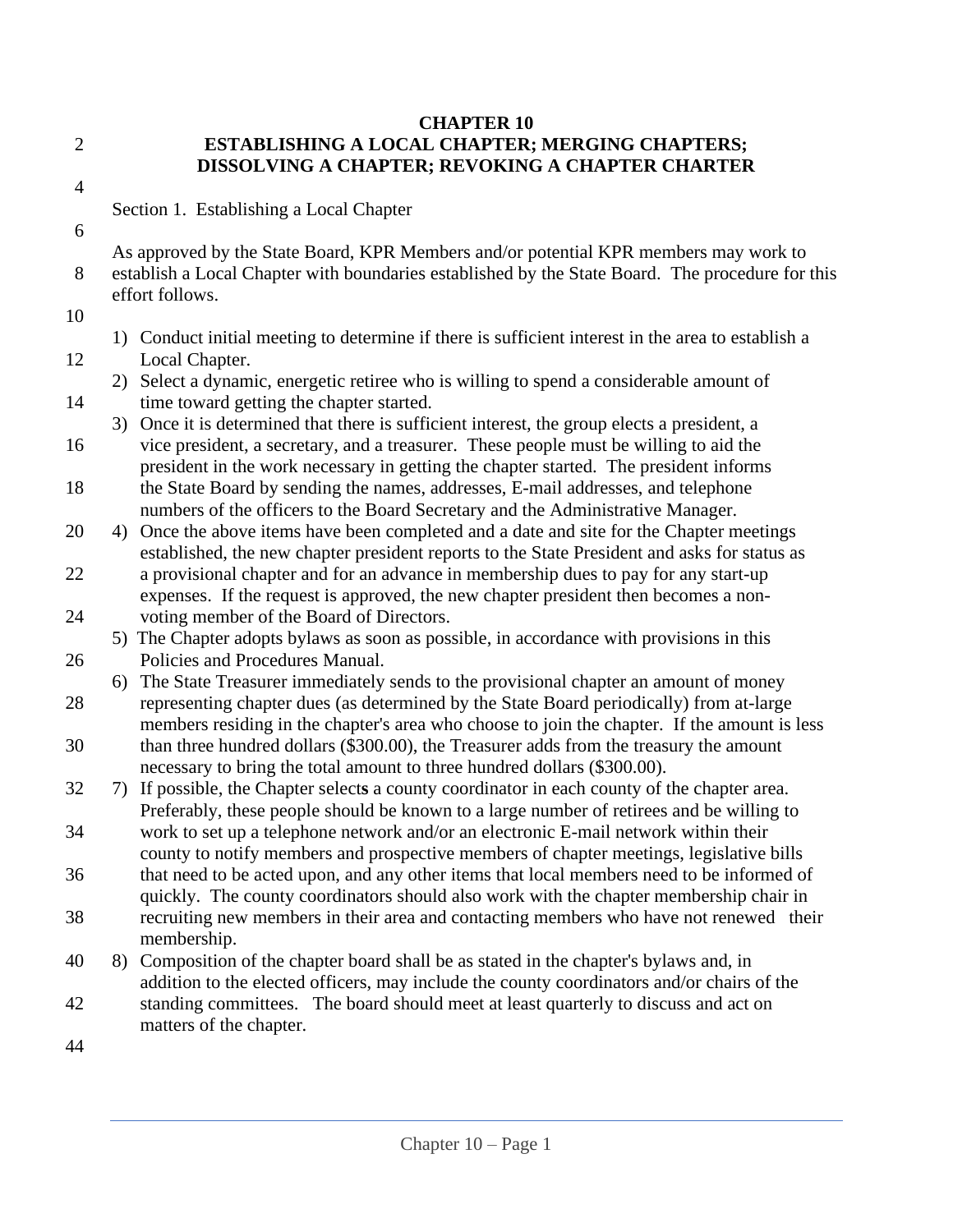- 9) The chapter president shall select chairs for the following standing committees: Audit, 46 Legislative, and Membership and may include Program. Chairs shall select the members of their respective committee.
- 48
- The chairs of these committees shall automatically become members of the respective 50 State Committees.
- 52 Special committees (such as an Awards, for example) may be established as the need arises. 10) Once the above items have been completed and the officers and membership ascertain
- 54 that the chapter is securely established and growing, the chapter president may request the State Board of Directors to issue a charter to the chapter.
- 56 11) If the State Board feels the provisional chapter has met all requirements and is capable of functioning as a fully chartered chapter, it issues a charter. The chapter president then 58 becomes a voting member of the State Board.
- 60 Section 2. Merging Chapters
- 62 A. Introduction. One Chapter may merge with another when it is determined that it is in the best interest of both Chapters to do so. This will be demonstrated by a majority vote of 64 approval on the issue by the members of both Chapters and by the KPR State Board of Directors.
- 66
- B. Procedure for Merging Chapters
- 68
- 1) The president of the transferring chapter (the one proposing to surrender its charter) 70 shall prepare a letter to the president of the receiving chapter, with copies to the State KPR President, State Secretary, State Treasurer, Administrative Manager, and
- 72 State Audit Chair expressing the chapter's desire to merge with the other chapter. A copy of the minutes containing the supportive vote of the members shall accompany 74 the letter.
- 76 2) A letter of agreement shall be prepared by the president of the receiving chapter, with copies to the State KPR President, State Secretary, State Treasurer,
- 78 Administrative Manager, and State Audit Chair agreeing to the merger and including the new chapter name if applicable.
- 80
- 3) The matter of proceeding with the merger of the Chapters shall be submitted for 82 approval at the next quarterly meeting of the State Board of Directors.
- 84 4) If the KPR Board gives approval for the merger to proceed, the transferring CAC shall submit to the SAC a Treasurer's Annual Financial Summary completed for the specific 86 period of the then-current fiscal year, along with all financial documents of the chapter.
- 88 These documents shall include chapter treasury records such as income and disbursements, deposit slips, bank statements, canceled checks, invoices, receipts,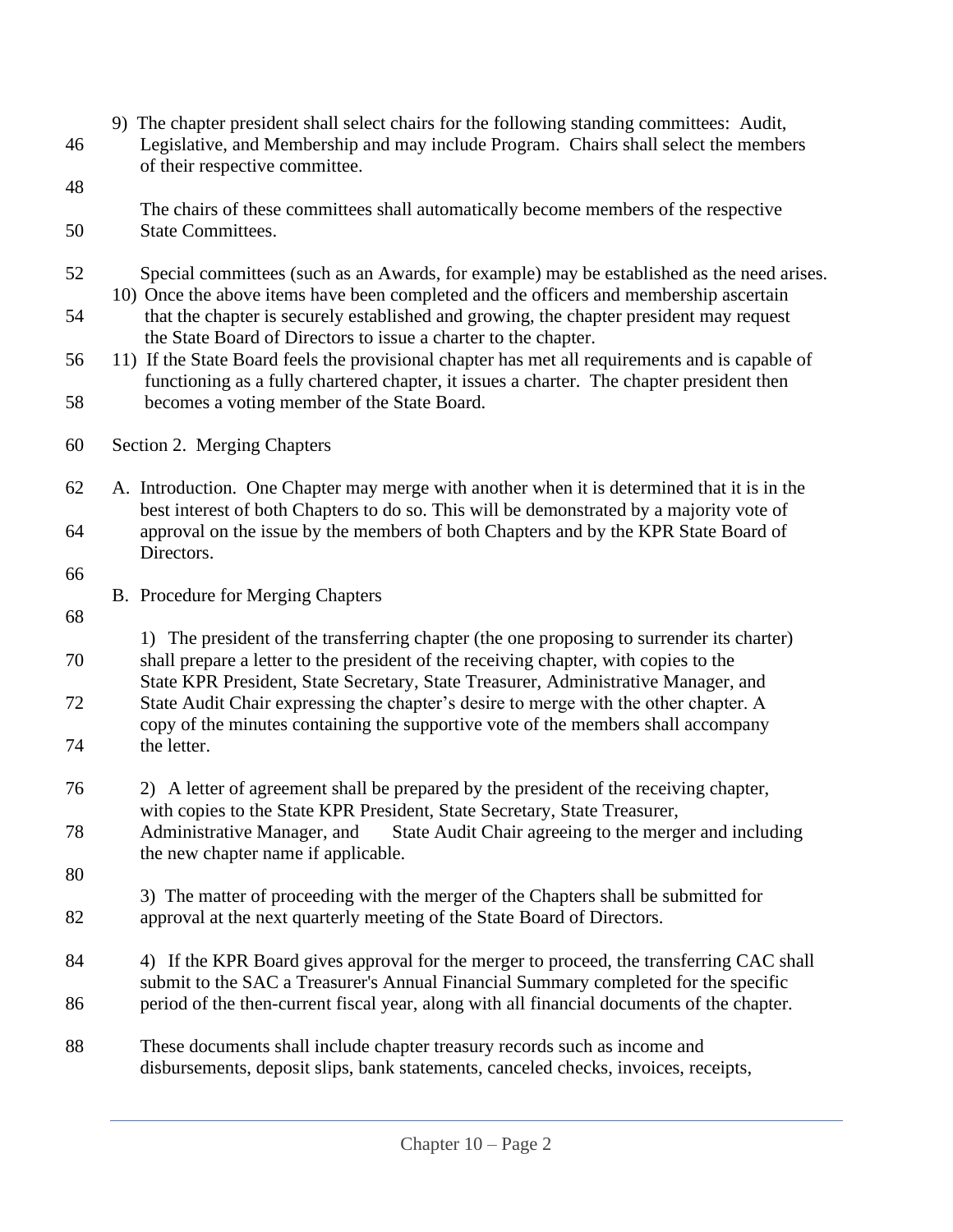| 90<br>92   | expense vouchers, copies of chapter minutes documenting authorization for<br>payment of expenses, and any other documents or reports pertaining to chapter<br>finances.                                                                                           |
|------------|-------------------------------------------------------------------------------------------------------------------------------------------------------------------------------------------------------------------------------------------------------------------|
| 94         | All financial assets and monies shall be turned over to the State KPR Treasurer for<br>auditing purposes and shall be deposited in the State KPR checking account for proper                                                                                      |
| 96         | accountability.                                                                                                                                                                                                                                                   |
| 98         | 5) The State Audit Committee shall then conduct an audit/review of the transferring<br>chapter's financial records.                                                                                                                                               |
| 100        |                                                                                                                                                                                                                                                                   |
| 102        | 6) Upon completion of a satisfactory audit, the SAC shall notify the appropriate entities<br>in accordance with KPR procedures and refer the matter back to the KPR Board for<br>further consideration of the merger request.                                     |
| 104        |                                                                                                                                                                                                                                                                   |
| 106        | 7) Following Board approval:                                                                                                                                                                                                                                      |
| 108        | 1) The SAC shall forward the financial records to the AM in accordance with the<br>Records Retention and Disposal Schedule.                                                                                                                                       |
| 110        | 2) The Treasurer shall disburse monies from State KPR funds (such chapter funds<br>having been turned over to State KPR and deposited in the State KPR checking<br>account) to the receiving chapter in a timely manner not to exceed sixty (60) days.            |
| 112        |                                                                                                                                                                                                                                                                   |
| 114<br>116 | 3) The transferring chapter shall forward its charter to the AM. Other records of the<br>transferring chapter, such as meeting minutes, membership lists, etc., shall be<br>transferred to the receiving chapter president.                                       |
| 118<br>120 | 8) If the audit is unsatisfactory and the merger is not approved, the transferring chapter<br>shall be allowed to dissolve and the chapter's charter shall be revoked, in which case<br>the financial assets shall become the property of State KPR.              |
|            |                                                                                                                                                                                                                                                                   |
| 122        | Section 3. Dissolving a Chapter                                                                                                                                                                                                                                   |
| 124        | 1) A chapter may dissolve and surrender its charter to the State Board if the chapter<br>determines that it is no longer feasible for it to continue to exist.                                                                                                    |
| 126        |                                                                                                                                                                                                                                                                   |
| 128        | 2) The president of the dissolving chapter shall prepare a letter to the State KPR<br>President, with copies to the State Secretary, State Treasurer, Administrative Manager,<br>and SAC, giving notification that the chapter intends to dissolve. A copy of the |
| 130        | minutes containing the supportive vote of the members shall accompany the letter.                                                                                                                                                                                 |
| 132        | 3) The matter of proceeding with the dissolution of the chapter shall be submitted for<br>approval at the next quarterly meeting of the State Board of Directors.                                                                                                 |
| 134        |                                                                                                                                                                                                                                                                   |